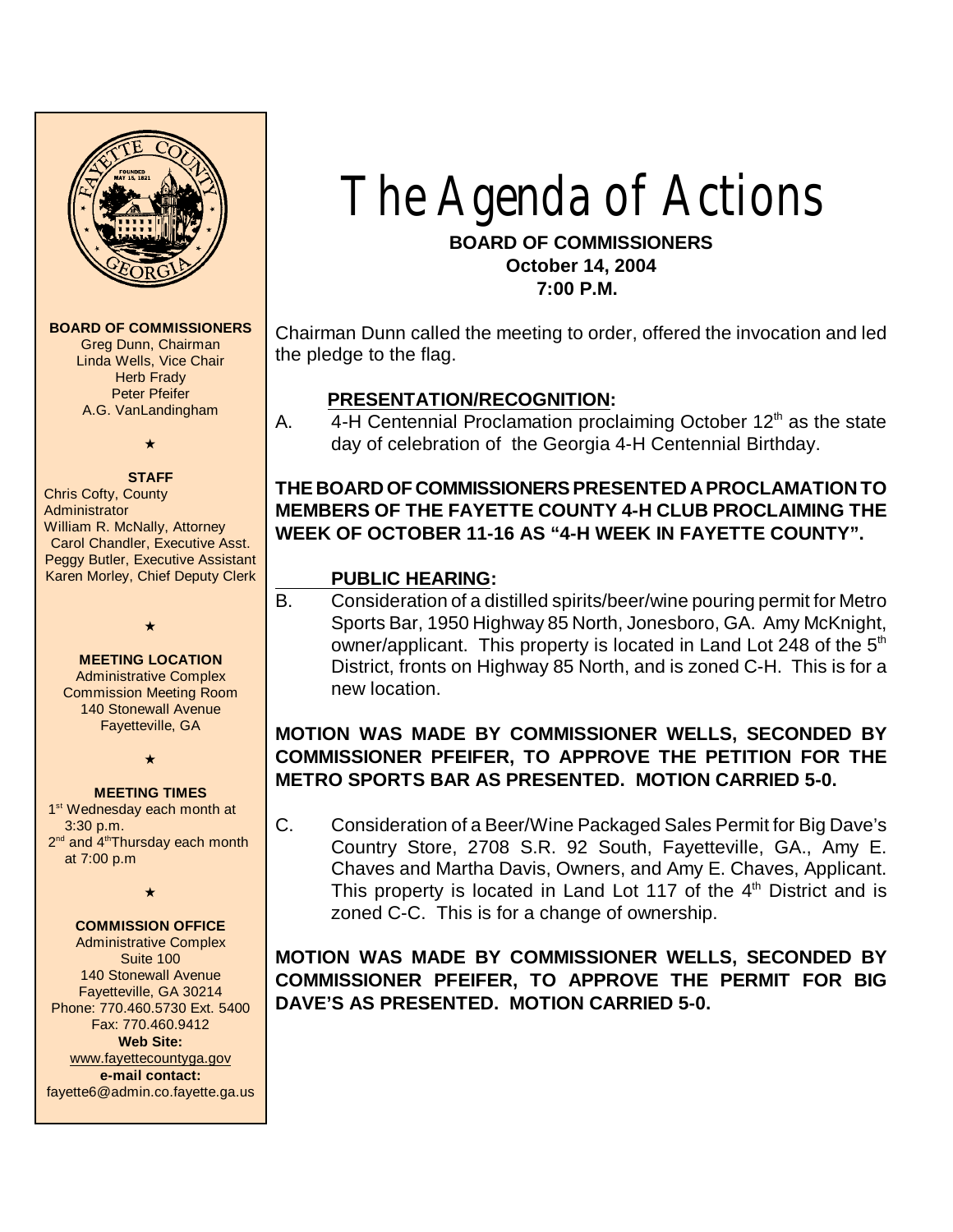#### **Agenda of Actions October 14, 2004 Page 2**

#### **NEW BUSINESS:**

D. Request from the Fayette Flyers of Georgia Radio Control Airplane Club for assistance in obtaining and developing a facility to support the flying of radio controlled aircraft.

## **THE BOARD SAID THEY WOULD TAKE THIS REQUEST UNDER CONSIDERATION. THEY ALSO RECOMMENDED THE CLUB TALK WITH ANITA GODBEE, RECREATION DIRECTOR, IN REGARDS TO FACILITY SPACE.**

**CONSENT AGENDA: MOTION WA MADE BY COMMISSIONER WELLS, SECONDED BY COMMISSIONER VANLANDINGHAM, TO APPROVE THE CONSENT AGENDA AS PRESENTED. MOTION CARRIED 5-0.**

- 1. Recommendation by Anita Godbee, Director of Parks and Recreation, to award the bid for the paving of the Kiwanis T-ball parking lot to the low bidder, Metro Asphalt Paving, in the amount of \$41,411.
- 2. Approval to sell unserviceable items at the October 16, 2004 auction.
- 3. Appointment of Ken Schall to the McIntosh Trail Community Service Board for a two year term commencing retroactively to July 1, 2004 and ending June 30, 2006.
- 4. Execution of agreement between Fayette County and "A Customer's Point of View" for mystery shopper services.
- 5. Approval to accept a \$250.00 donation to the Library from Allan Vigil Ford and to make appropriate budget adjustments.
- 6. Approval of Horsemen's Run (Phase Three) subdivision as a Street Light District in Fayette County.
- 7. Approval of minutes for Board of Commissioners meeting held on October 6, 2004.

#### **PUBLIC COMMENT:**

Members of the public are allowed up to five minutes each to address the Board on issues of concern other than those items which are on this evening's agenda.

**CHRIS BORCIK,** 125 Scenic Court, Fayetteville**,** asked that the Board reconsider his request to use Heritage Park to hold a Christmas celebration in December. The Board said the use of county facilities had been suspended until a policy could be adopted.